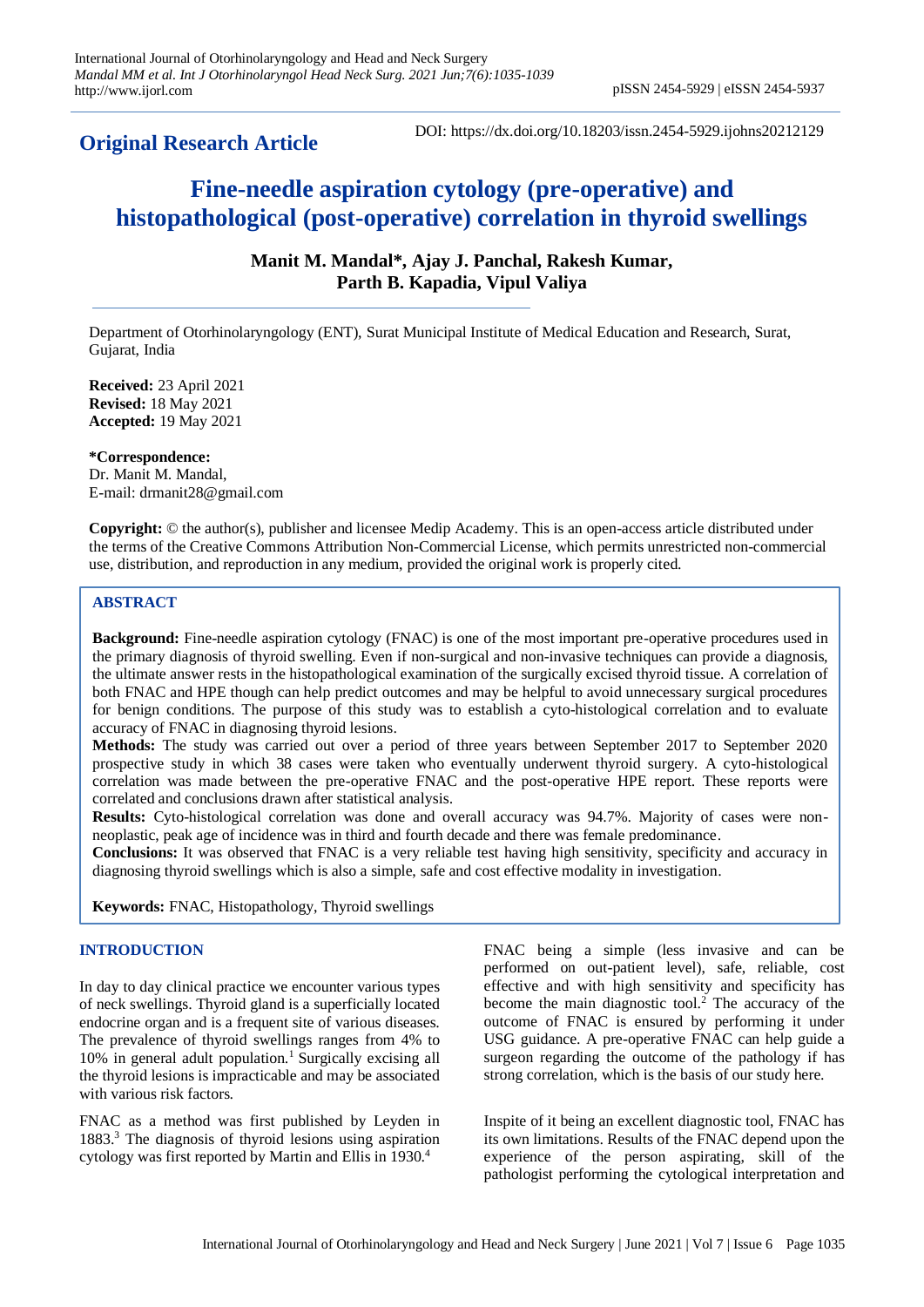clinical history in the context of the patient. Scanty sample, high vascularity, faulty sampling technique, overlapping cytological features, few neoplasms (follicular) are certain pitfalls in FNAC, thus histopathological examination of the thyroid gland is still considered superior diagnostically compared to FNAC.5,6

This study was carried out with the objective of comparing the findings of the two tests namely FNAC and HPE and suggestions for the future.

## **METHODS**

The present study was a prospective study and was conducted on 38 patients in the department of otorhinolaryngology (ENT) and head and neck surgery at our Surat municipal institute of medical education and research (SMIMER), Surat, over a period of three years between September 2017 to September 2020. This study was approved by the institutional review board.

The patients were selected consecutively as and when they presented during the study period considering inclusion and exclusion criterias by simple random sampling. After thorough history taking, the selected patients were subjected to clinical examination, thyroid function tests, USG guided FNAC, routine hematologic investigations, ultrasound scans and CT scans (where indicated), pre-operatively and histopathologic examination of the thyroidectomy specimen postoperatively.

Post-operative HPE reports were then compared with preoperative FNAC reports of the patients. Patient with other neck swellings were excluded from this study. In all 38 cases informed consent was taken prior to surgery.

#### *Inclusion criteria*

Patients with thyroid swellings with normal thyroid hormone profile undergoing thyroidectomy at our tertiary hospital were included in the study.

#### *Exclusion criteria*

Cases of thyroiditis, patients with co-morbidities and unfit for surgery, patients who refused surgery, patients with inoperable thyroid malignancy were excluded from the study.

Classification of the thyroid swellings were cytohistopathologically depending upon the cellularity and then were also categorized in accordance with the Bethesda system.

**Figure 1: Bethesda system for cyto-histopathologically classifying thyroid swellings. 7**

| <b>Diagnostic category</b>                                               | Risk of malignancy $(\%)$ | <b>Usual management</b>                           |
|--------------------------------------------------------------------------|---------------------------|---------------------------------------------------|
| Nondiagnostic or<br>unsatisfactory                                       | $1 - 4$                   | Repeat FNA with ultrasound guidance               |
| <b>Benign</b>                                                            | $0-3$                     | Clinical follow-up                                |
| <b>AUS or FLUS</b>                                                       | $5 - 15$                  | Repeat FNA                                        |
| <b>Follicular neoplasm or</b><br>suspicious for a follicular<br>neoplasm | $15-30$                   | Surgical lobectomy                                |
| <b>Suspicious for malignancy</b>                                         | $60 - 75$                 | Near-total thyroidectomy or surgical<br>lobectomy |
| <b>Malignant</b>                                                         | 97-99                     | Neat-total thyroidectomy                          |

#### *Statistical method used and calculation*

**RESULTS**

| Positive | predictable                          | value | for | thyroid |
|----------|--------------------------------------|-------|-----|---------|
|          | swellings= $\frac{1}{(TP+FP)}$ × 100 |       |     |         |

$$
=\frac{36}{(36+0)} \times 100
$$

 $=94.7\%$ .

where,

TP is true positive,

FP is false positive.

Out of 38 patients, 36 were females. Peak incidence was seen in the third and fourth decades of life (Table 2). 34 were non-neoplastic and remaining 4 were neoplastic. Among non-neoplastic lesions (28) were of colloid goitre, followed by lymphocytic thyroiditis (2), lymphocytic thyroiditis with colloid goitre (2) and least common being colloid goitre with Hashimoto's thyroiditis (1) and chronic thyroiditis (1). Most common neoplastic lesion on FNAC was papillary neoplasm (2), followed by follicular (1) and medullary (1) (Table 3).

Cyto-histopathological correlation was done for all 38 cases post-operatively. Overall accuracy was found to be 94.7%. One case of follicular neoplasm and one case of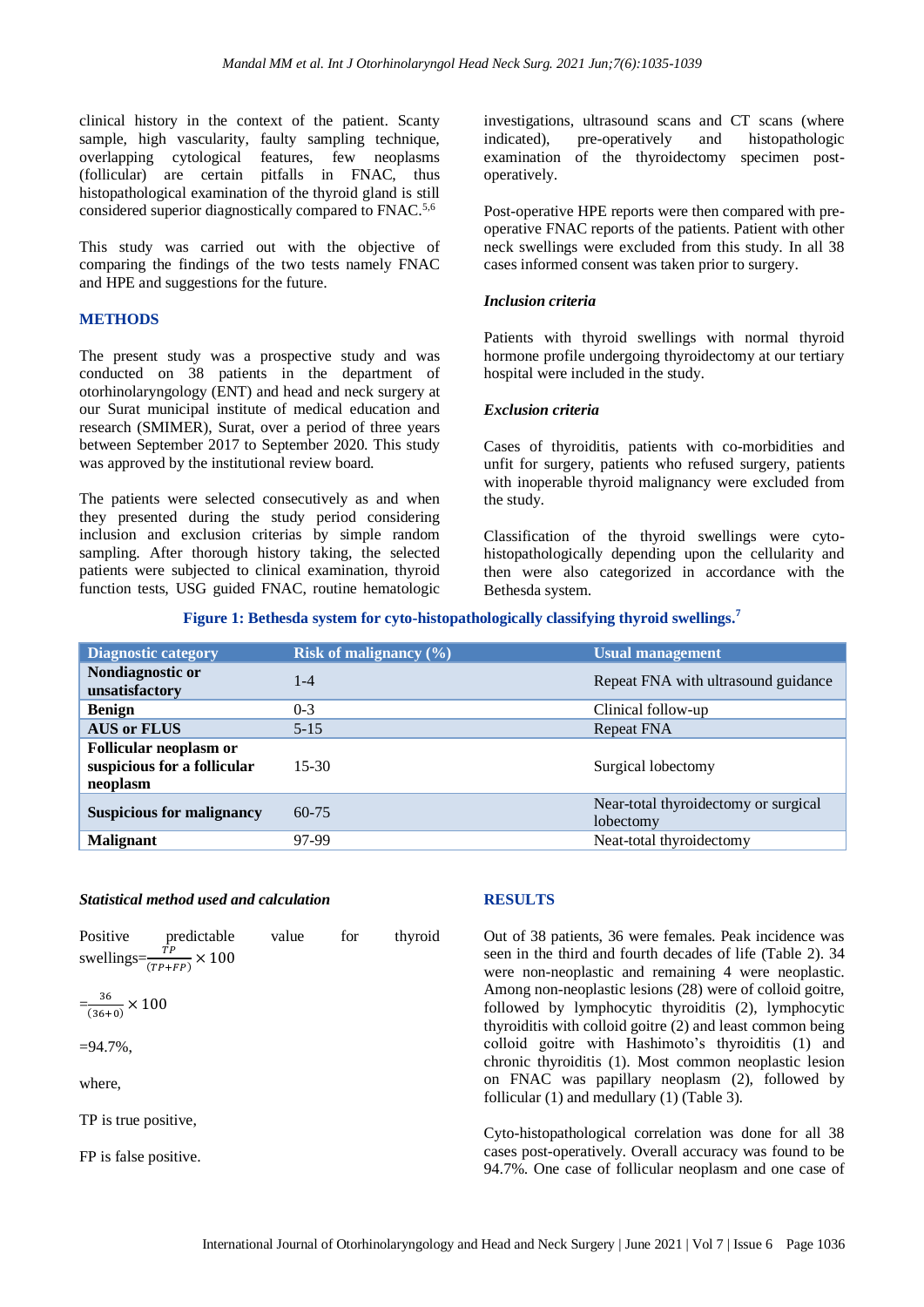papillary neoplasm detected in the pre-operative FNAC differed when was compared post-operatively to the final HPE report. All colloid goitre cases picked up in FNAC were concluded to the same diagnosis even on HPE.

|  | Table 2: Age wise distribution of cases. |
|--|------------------------------------------|
|--|------------------------------------------|

| Age group (in years) | <b>Number of cases</b> | Percentage $(\% )$ |
|----------------------|------------------------|--------------------|
| $0 - 10$             | 0                      |                    |
| $10 - 20$            |                        | 13.2               |
| $20 - 30$            | 10                     | 26.3               |
| $30-40$              |                        | 29                 |
| $40 - 50$            |                        | 21                 |
| $50 - 60$            |                        | 7.9                |
| 60-70                |                        | 2.6                |
| <b>Total</b>         | 38                     | 100                |

#### **Table 3: Distribution of FNAC of all 38 cases.**

| <b>Distribution of FNAC</b> |                                             |    |
|-----------------------------|---------------------------------------------|----|
| Non-neoplasm                | Colloid goitre                              | 28 |
|                             | Lymphocytic thyroiditis                     |    |
|                             | Lymphocytic thyroiditis with colloid goitre |    |
|                             | Colloid goitre with Hashimoto's thyroiditis |    |
|                             | Chronic thyroiditis                         |    |
| <b>Neoplasm</b>             | Papillary neoplasm                          |    |
|                             | Follicular neoplasm                         |    |
|                             | Medullary neoplasm                          |    |
| <b>Total</b>                | 38                                          |    |

**Table 4: Positive correlation of result of FNAC with result of histopathology of different thyroid swelling.**

| <b>Study</b>                      | Diagnostic accuracy $(\%)$ |
|-----------------------------------|----------------------------|
| Rout et al <sup>10</sup>          | 96.05                      |
| Altavilla et $\overline{al^{19}}$ | 92.86                      |
| Frable et $al^{20}$               | 94                         |
| <b>Bloch</b> et $al^{21}$         | 91.6                       |
| Handa et al $^{22}$               | 97                         |
| Mundasad et al <sup>23</sup>      | 79.1                       |
| Our study                         | 94.7                       |

### **DISCUSSION**

In the present study, cytological features of thyroid lesions were studied and correlated with histopathology. Thyroid lesions are more prevalent in females as compared to males with a male to female ratio of 18:1. The female predominance was seen in various similar studies performed by Sangalli et al, Mandal et al, Rout et al, Ramteke et al, Chaudhari et al, Parikh UR et al and Sharma. 8-14

In the present study out of 38 FNAC cases, 34 were nonneoplastic and 4 were neoplastic. Colloid goitre was the most common non-neoplastic lesion, similar observations were made by Abdulkader et al, Jeelani et al, Rout et al and Ramteke et al.<sup>11.10,15,16</sup> In our study, papillary neoplasm was the most common neoplasm followed by follicular and then medullary, which was compared to observations in a similar study made by Gulia et al where it was found that follicular neoplasm was most common followed by papillary neoplasm in their study.<sup>17</sup>

In our study, peak age of incidence was in third and fourth decades of life (Table 3). In similar studies performed by Bhansali et al it was the fifth decade of life and for Rout et al it was second and third decades of life.<sup>10,18</sup>

All our cases underwent surgery and then subsequent histopathological study, 36 cases showed positive correlation between FNAC and histopathology result. However it differed in two cases when diagnosis by FNAC proved otherwise. The diagnostic accuracy of FNAC for thyroid swellings in our study was 94.7%. This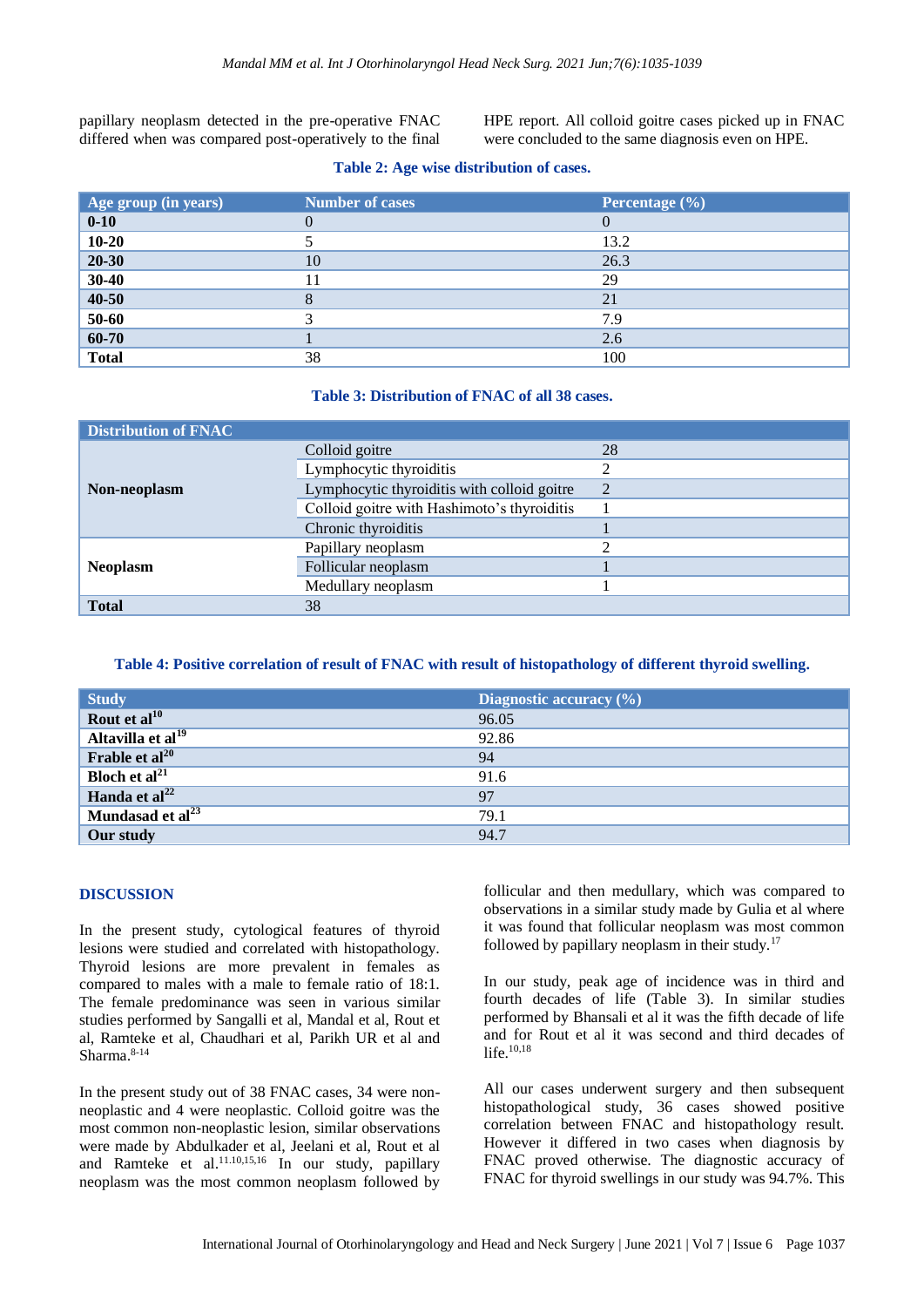is comparable with that of Rout et al (96.05%), Altavilla et al (92.86%), Frable et al (94%), Bloch et al (91.6%), Handa et al (97%) and Mundasad et al (79.1%) (Table 4). 10,19-23

Even though it is an excellent diagnostic tool, FNAC has its own limitations. Results of the FNAC depend upon the experience of the person aspirating, skill of the pathologist performing the cytological interpretation and clinical history in the context of the patient. Scanty sample, high vascularity, faulty sampling technique, overlapping cytological features, few neoplasms (follicular) are certain pitfalls in FNAC, thus histopathological examination of the thyroid gland is still considered superior diagnostically compared to FNAC.5,6

## **CONCLUSION**

It was observed that FNAC is a very reliable test having high sensitivity and specificity in thyroid swellings, which is also a simple, safe and cost effective modality in investigation. Its accuracy can hence be relied upon while predicting the prognosis of the thyroid swelling preoperatively. Therefore, it can be concluded as a must diagnostic tool which should be performed preoperatively.

*Funding: No funding sources Conflict of interest: None declared Ethical approval: The study was approved by the Institutional Ethics Committee*

## **REFERENCES**

- 1. Burch HB, Burman KD, Reed HI, Buckner L, Raber T, Ownbey JL. Fine needle aspiration of thyroid nodules. Determinants of insufficiency rate and malignancy yield at thyroidectomy. Acta Cytol. 1996;40(6):1176-83.
- 2. Ashcraft MW, Herle AJV. Management of thyroid nodules I; history and physical examination, blood tests, X-ray tests and ultrasonography. Head Neck Surgery. 1981;3(3):216-30.
- 3. Das D, Sarma MC, Sharma A, Datta TK, Lahiri SK. A comparative study between fine needle aspiration cytology and histopathological examination in the diagnosis of neoplastic and non-neoplastic lesions of the thyroid gland. Indian J Prev Soc Med. 2012;43(1):72-5.
- 4. Orell SR, Vielh P. The techniques of FNA cytology. Fine needle aspiration cytology. 5th ed. London: Elsevier; 2012: 10.
- 5. Caraway NP, Sneige N, Samaan NA. Diagnostic pitfalls in thyroid fine-needle aspiration: A review of 394 cases. Diagn Cytopathol. 1993;9(3):345-50.
- 6. Pandey P, Dixit A, Mahajan NC. Fine-needle aspiration of the thyroid: A cytohistologic correlation with critical evaluation of discordant cases. Thyroid Res Pract. 2012;9(2):32-9.
- 7. Alshaikh S, Harb Z, Aljufairi E, Almahari S. (2018). Classification of thyroid fine-needle aspiration cytology into Bethesda categories: An institutional experience and review of the literature. Cytojournal. 2018;15:4.
- 8. Sangalli G, Serio G, Zampatti C, Bellotti M, Lomuscio G. Fine needle aspiration cytology of the thyroid: a comparison of 5469 cytological and final<br>histological diagnoses. Cytopathology. histological diagnoses. Cytopathology. 2006;17(5):245-50.
- 9. Mandal S, Barman D, Mukherjee A, Mukherjee D, Saha J, Sinhas R. Fine needle aspiration cytology of thyroid nodules-evaluation of its role in diagnosis and management. J Indian Med Assoc. 2011;109(4):258-61.
- 10. Rout K, Ray CS, Behera SK, Biswal R. A comparative study of FNAC and histopathology of thyroid swellings. Indian J Otolaryngol Head Neck Surg. 2011;63(4):370-2.
- 11. Ramteke DJ, Prabah S. Mulay. Cytohistopathological correlation of thyroid lesions Int J Res Med Sci. 2017;5(4):1425-9.
- 12. Chaudhari S, Hatwal D, Bhat P, Batra N, Bhat S. Cytological evaluation of thyroid lesions and its correlation with histopathology: a prospective study. Int J Sci Study. 2015;3(8):132-5.
- 13. Parikh UR, Goswami HM, Shah AM, Mehta NP. Fine needle aspiration cytology of thyroid lesions (study of 240 cases). Guj Med J. 2012;67(2):25-30.
- 14. Sharma C. Diagnostic accuracy of fine needle aspiration cytology of thyroid and evaluation of discordant cases. J Egypt Natl Canc Inst. 2015;27:147-53.
- 15. Abdulkader A, Zeinab S, Akbar HS, Alhujaily A. Histopathological patterns of thyroid disease in Al-Madinah region of Saudi Arabia. Asian Pac J Cancer. 2014;15(14):5565-70.
- 16. Jeelani T, Rafiq D, Nazir W, Shafi Y, Bashir N, Charak, A et al. Histopathological and cytological correlation of thyroid nodules with emphasis on bethesda system for reporting thyroid cytology-a 7 year study. Int J Contemp Med Res. 2018; 5(1):28- 31.
- 17. Gulia S, Chaudhury M, Sitaramam E, Reddy K. Diagnostic accuracy of fine needle aspiration cytology in the diagnosis of thyroid lesions. J Pathol. 2010;13(1):1-6.
- 18. Bhansali SK. Fine needle aspiration versus frozen section diagnosis. Arch Otolaryngol Head Neck Surg. 1982;112:867-9.
- 19. Altavilla G, Pascale M, Nenci I. Fine needle aspiration cytology of thyroid gland diseases. Acta Cytol. 1990;34(2):251-6.
- 20. Frable. WJ, Frable MA. Thin needle aspiration biopsy: the diagnosis of head & neck tumors revisited. Cancer. 1979;43(4):1541-8.
- 21. Bloch M. Fine needle aspiration biopsy of head & neck masses. Otolaryngol Head Neck Surg. 1997;89:62-8.